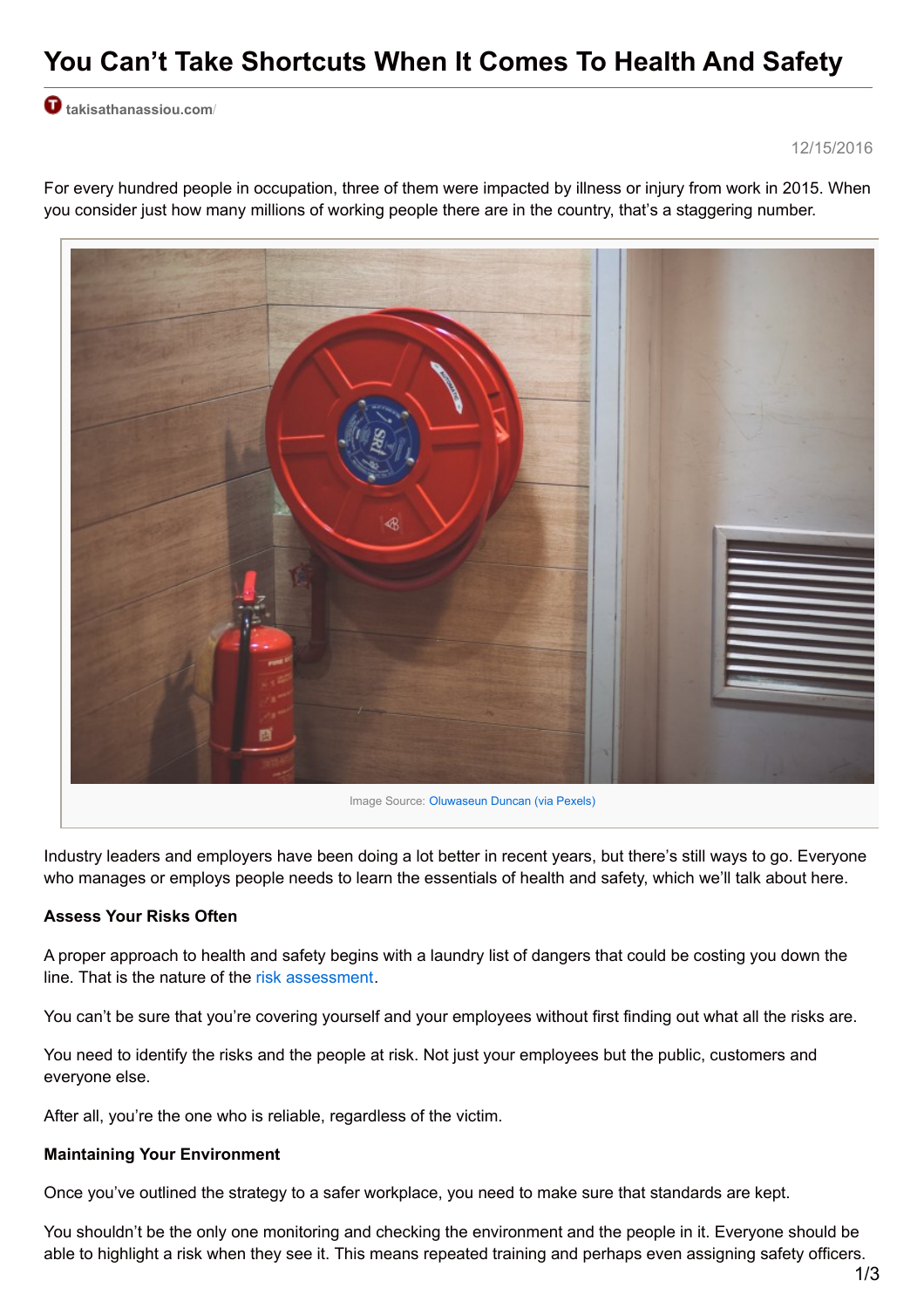Make sure that doing something in the [workplace](http://takisathanassiou.com/preparing-workplace-today/) that could lead to risk, like not cleaning up a spill or leaving clutter, is considered an offense with some kind of reprimand. There are only so many warnings you can give when it comes to health and safety.

Shortcuts can't be allowed.



# **Understand The Compliance Of Your Specific Workplace**

It's vital that you understand the particulars of your workplace, not just the broader kinds of danger.

If you work with cars, this means preventative maintenance and regular checks on the vehicles themselves. If your business is on boats or in shipping, then you need to check things like gas leaks with great gas [detection](https://www.martek-marine.com/gas-detection) systems. If you work in construction, then you need to know what protective gear rules are in place.

Make sure you're compliant with the needs of your specific industry.

# **Get Your People In The Conversation**

When talking about eradicating or limiting risks, you can't keep the conversation to yourself.

Get the people who work face-to-face with those risks in on the conversation. Talk to them and find any risks you might have missed or see if they have any ideas on work practices to get around them.

It's important to talk to them about their own [health](http://fitforwork.org/employer/preventing-absence/talking-to-employees-about-their-health/), as well. Some people might be at more risk from doing certain jobs than other people.